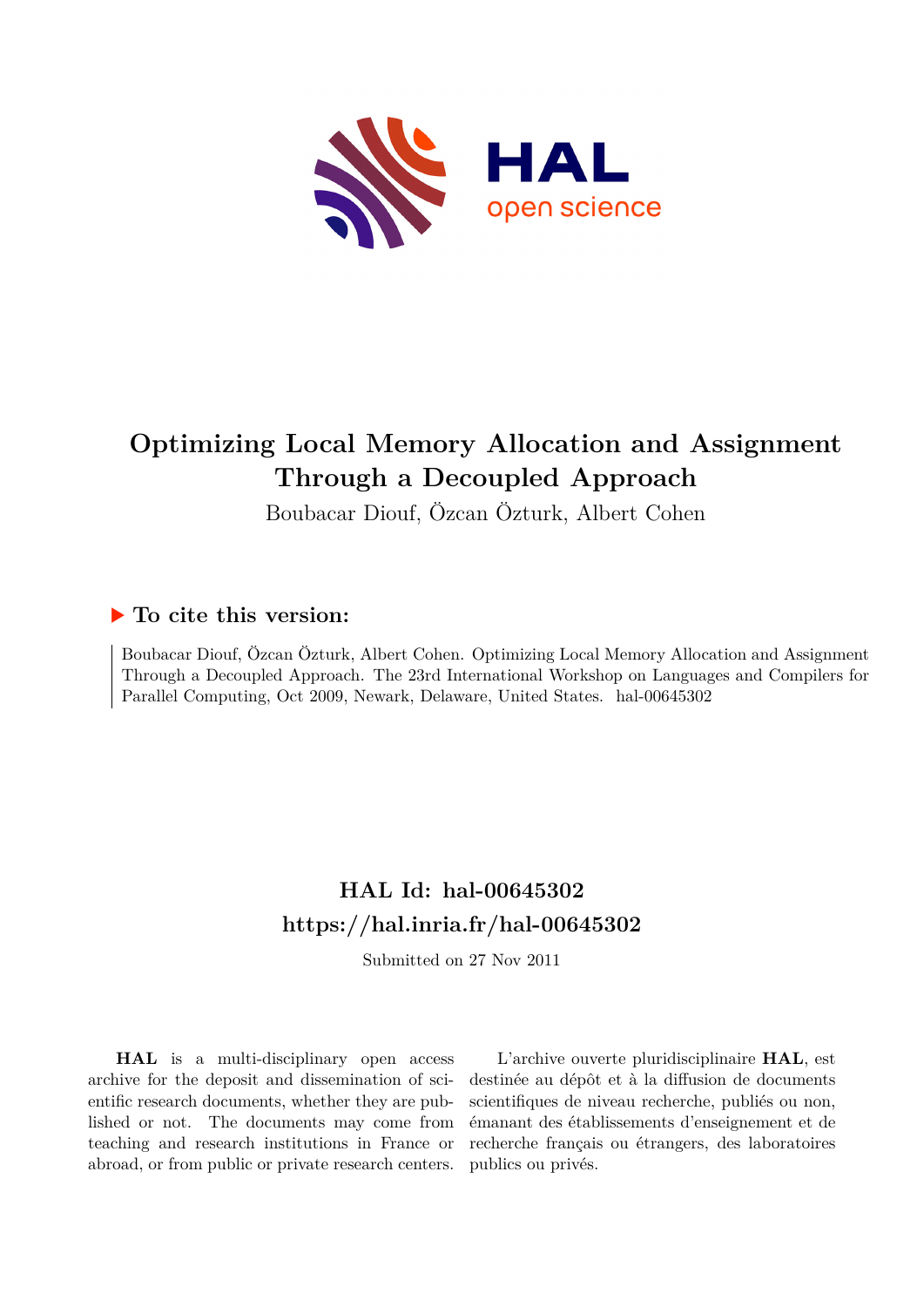# Optimizing Local Memory Allocation and Assignment Through a Decoupled Approach

Boubacar Diouf,<sup>1</sup> Ozcan Ozturk,<sup>2</sup> Albert Cohen <sup>1</sup>

 $^{\rm 1}$  INRIA Saclay and Paris-Sud 11 University,  $^{\rm 2}$  Bilkent University

Abstract. Software-controlled local memories (LMs) are widely used to provide fast, scalable, power efficient and predictable access to critical data. While many studies addressed LM management, keeping hot data in the LM continues to cause major headache. This paper revisits LM management of arrays in light of recent progresses in register allocation, supporting multiple live-range splitting schemes through a generic integer linear program. These schemes differ in the grain of decision points. The model can also be extended to address fragmentation, assigning live ranges to precise offsets. We show that the links between LM management and register allocation have been underexploited, leaving much fundamental questions open and effective applications to be explored.

#### 1 Introduction

Software-controlled local memories (LMs) are widely used to provide fast, predictable, and power efficient access to critical data. Compilation-time LM management has been connected to register allocation for at least 30 years [1]. Register allocation is just emerging from a series of tremendous, fundamental and applied progresses [2–6], redefining design of compiler backends. Surprisingly, this revolution was completely missed in the domain of LM management.

In the following, main memory  $(MM)$  refers to the main — typically off-chip  $DRAM$  — memory resources; *local memory* (LM) refers to — typically on-chip SRAM — low-latency, high-bandwidth memories to exploit temporal locality and hide the cost of accessing the MM. We will only consider *single-threaded* code running on a single LM. Extending to multiple LMs with different characteristics should be analogous to register allocation on multiple register classes and register files; but multithreaded LM management will be more challenging.

Most ARM processors have an on-chip LM [7], and more generally, it is typical for DSPs and embedded processors to have LMs, also called scracthpad memories [8, 9]. More specialized processors also utilize LMs, including stream-processing architectures such as graphical processors (GPUs) and network processors [10, 11]. Most processor(s) may directly access the MM, but few exceptions exist. The IBM Cell broadband engine's synergistic processing units (SPU) [12] which rely exclusively on DMA for instruction and data transfers with MM. Our approach is compatible with such memory models.

The outline of the paper is the following. Section 2 sets the landscape for LM management into the state-of-the-art of decoupled and SSA-based register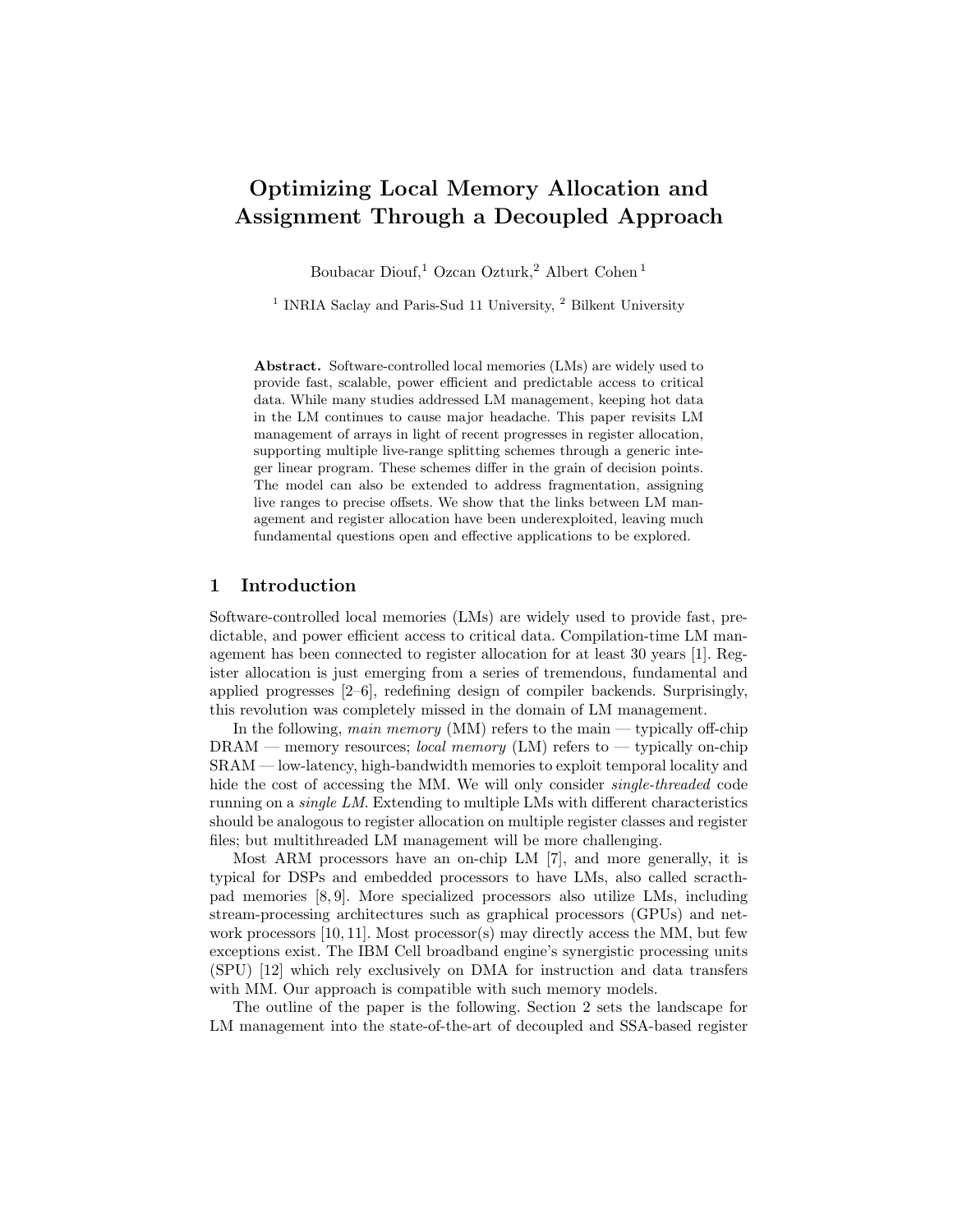allocation. Section 3 discusses related work. Section 4 formalizes the optimization problem and details a generic integer linear programming solution. Section 5 validate our approach and model on simple yet representative benchmarks.

## 2 Motivation

Recent progress in register allocation leverage the complexity and optimality benefits of decoupling its allocation and assignment phases [2, 5]. The allocation phase decides which variables to spill and which to assign to registers. The assignment phase chooses which variable to assign to which register.

The allocation phase relies on the maximal number of simultaneously living variables, called MaxLive, a measure of register pressure. If at some program point the pressure exceeds the number of available registers, MaxLive needs to be reduced through spilling. When "fine-grain enough" live-range splitting is allowed, it is sufficient that MaxLive is less or equal to the number of available registers for all the live ranges to be allocated, and to guarantee that the forthcoming assignment phase can be done without further spilling. In many cases, optimal assignment can be achieved in linear time [5]. This decoupled approach permits to focus on the hard problem, namely the spilling decisions. It also improves the understanding of the interplay between live-range splitting and the expressiveness and complexity of register allocation. This is best illustrated by the success of SSA-based allocation [3–5, 13].

The intuition for decoupled register allocation derives from the observation that live-range splitting is almost always profitable if it allows to reduce the number of register spills, even at the cost of extra register moves. The decoupled approach focuses on spill minimization only, pushing the minimization of register moves to a later register coalescing phase [2, 14]. Here again, SSA-based techniques have won the game, collapsing the register coalescing with the hard problem of getting out of SSA [4, 15], as one of the last backend compiler passes.

The domain of LM management tells a very different story. Some heuristics exist [16–19] but little is known about the optimization problem, its complexity and the interplay with other optimizations. The burning hot question is of course: does the decoupled approach hold for the LM management problem? Surprisingly, the state-of-the-art of LM management completely ignores all the advances in register allocation. When focusing on arrays, the similarity between register and LM allocation is obvious nonetheless:

- LM allocation. Deciding which array blocks to spill to MM and which array blocks to allocate to the LM. Spilling is typically supported by DMA units.
- LM assignment. Deciding at which LM offset to assign which allocated array block. There is no unique equivalent of register moves when reconciling offsets across control-flow regions: most papers assume a cheap local copy operation (compared to spilling to MM); one may also address each LM-allocated array block with its own dedicated pointer, bringing the cost down to a plain pointer copy (at the expense of register pressure).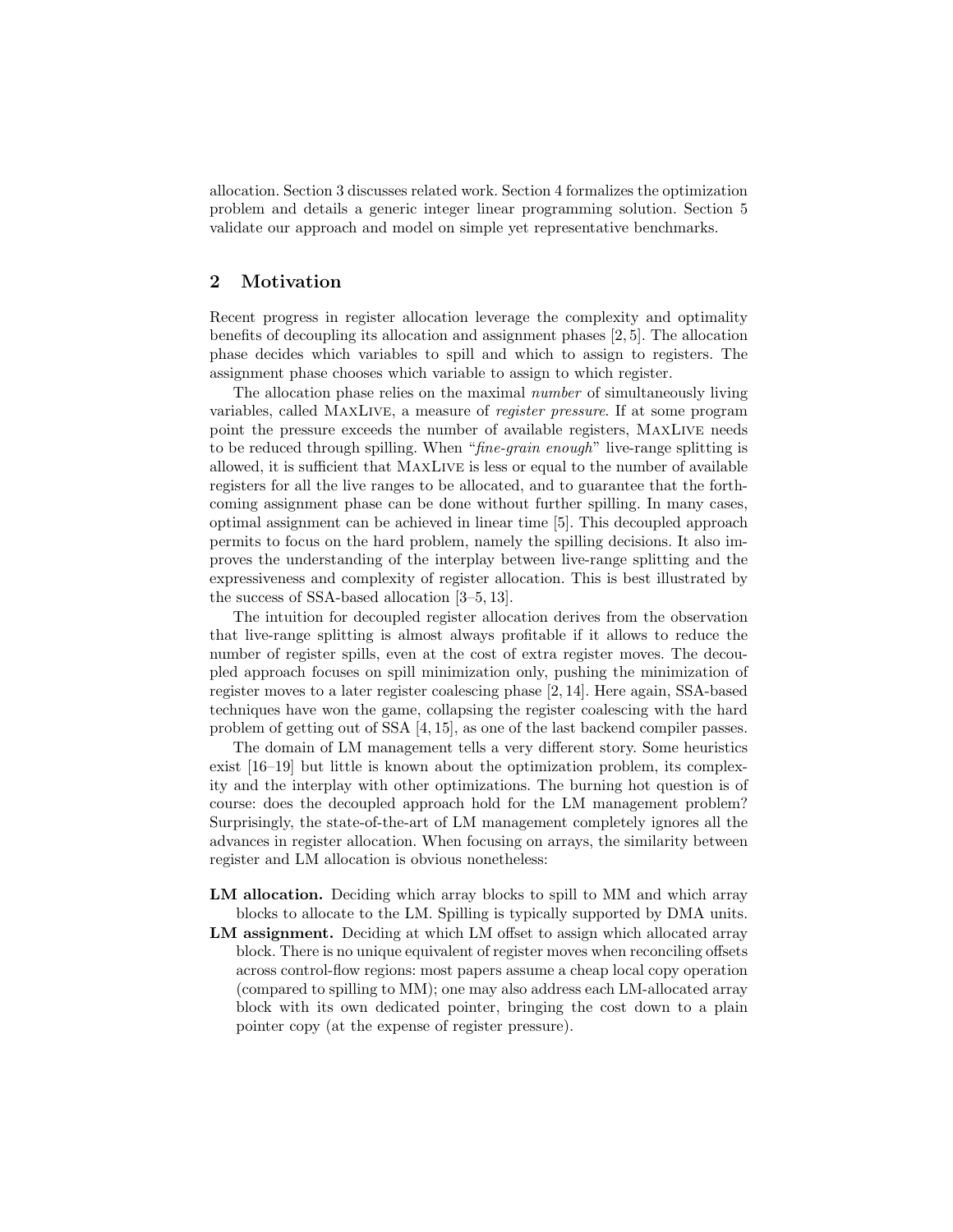The motivation for decoupled LM management is all the more appealing that LM offset reconciliation can be implemented with pointer copies. With such an assumption, the array move/spill ratio becomes negligible w.r.t. the already low register move/spill ratio. To the best of our knowledge, this paper is the first to explore a decoupled approach to LM management.

Figure 1 shows a code fragment from the UTDSP benchmarks [20]. It has been slightly simplified for the sake of the exposition, preserving the original array data flow. Since arrays are frequently accessed inside loops, LM management algorithms often (re)consider allocation decisions at loop entry points; a form of live-range splitting. On this code fragment, this would make accesses to C to artificially coincide with accesses to F. Zooming to the grain of individual program statements, the live ranges of these two arrays are in fact disjoint. Finer grain decision points would be beneficial. It is interesting to take allocation decisions for each array at the points where it is going to be frequently accessed (if its usage compensate memory transfers). Of course, the cost of (un)loading whole array blocks to the LM is too high to authorize live-range splitting at every instruction  $(a,k.a. load/store optimization [2, 6])$ . More advanced strategies would integrate loop transformations such as loop distribution and strip-mining [21].

## 3 Related Work

Strong links between register allocation and local memory management have been discovered for more than 30 years by Fabri [1]. This seminal paper also studied the interplay with loop transformations. It has been ignored in the field of LM management, as well as 2003-2009 register allocation [2, 4–6].

Previous studies addressed LM management from different angles, targeting both code and data. We are interested in data management [18, 22, 23], and target dynamic methods which are superior to static ones except when code size is extremely constrained [16]. We elaborate on two recent series of results targeting stack and global array management in LMs, embracing the analogies with register allocation. The first approach [19] uses an existing graph coloring technique to perform memory allocation for arrays. It paritions the LM for each different array size, performs live range spliting and use a register allocation framework to perform memory coloring. The second approach [16, 17, 24] allocates data onto the scratch-pad memory between program regions separated by specific program points. More specifically, allocation is based on the access frequency-per-byte of a variable in a region (collected from profile data). Program points are located at the beginning of a called procedure or before loop entry.

Our work leverages the decoupled allocation/assignment approach, allowing for scalable and more effective algorithms. It also offers much more flexibility in terms of integration of architecture constraints and performance models.

### 4 Decoupled Local Memory Management

The previous example shows the impact of the decision points for live-range splitting, to take advantage of the dynamic behavior of the program. Having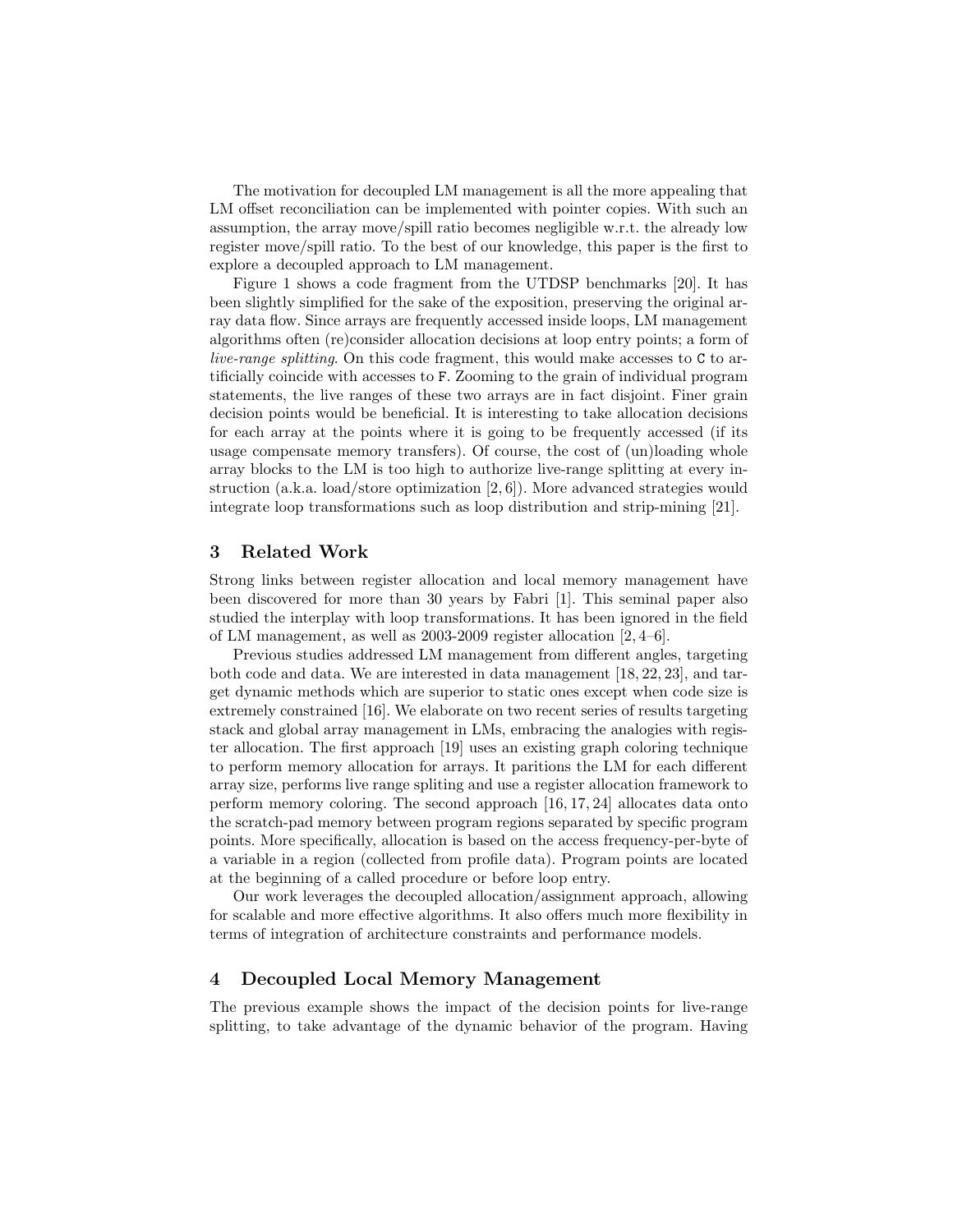| // Nested within outer loops<br>for (i=0; i <n; i++)<="" th=""><th>for <math>(i=0; i&lt; N; i++)</math><br/>// Outer strip-mined loop</th><th></th></n;> | for $(i=0; i< N; i++)$<br>// Outer strip-mined loop |                                   |
|----------------------------------------------------------------------------------------------------------------------------------------------------------|-----------------------------------------------------|-----------------------------------|
| for (j=0; j <n; j++)<="" td=""><td>for <math>(ij=0; jj<n+b-1; jj+="s)&lt;/math"></n+b-1;></math></td><td>for <math>(i=0; i&lt; N; i++)</math></td></n;>  | for $(ij=0; jj$                                     | for $(i=0; i< N; i++)$            |
|                                                                                                                                                          |                                                     |                                   |
| $C[i][i] = \frac{\kappa}{\kappa} \ldots \frac{\kappa}{\kappa}$                                                                                           | // Inner strip-mined loop                           | // Outer strip-mined loop         |
|                                                                                                                                                          | for $(i=ji; i\le N$ && $i\le i+1$ ; $i++$ )         | for $(ij=0; jj$                   |
| $F[0][0]=1; F[0][1]=2; F[0][2]=1;$                                                                                                                       | $C[i][i] = /*  */;$                                 | $STORE(C[i][ijmin(jj+B-1,N-1)]);$ |
| $F[1][0]=2; F[1][1]=4; F[1][2]=2;$                                                                                                                       |                                                     |                                   |
| $F[2][0]=1; F[2][1]=2; F[2][2]=1;$                                                                                                                       | $F[0][0]=1$ ; /*  */ $F[2][2]=1$ ;                  | $STORE(F[02][02])$ ;              |
|                                                                                                                                                          |                                                     |                                   |
|                                                                                                                                                          |                                                     |                                   |

Fig. 1. Example: Edge-Detect Fig. 2. Homogeneous blocks Fig. 3. Abstract model

set the context of the optimization problem, we formalize the optimization as a generic integer linear program (ILP).

#### 4.1 Preliminary Analyses and Transformations

We make several assumptions. We currently restrict our approach to uniform array accesses only. Non-uniform accesses can be exploited through approximations or pre-pass loop and data-layout transformations [18, 25, 26]. We consider loop nests that have been previously tiled for locality, together with data layout compaction and uniformization. As a rule of thumb, those transformations should favor the emergence of "homogeneous" array blocks, meaning that for a given array A, the loop transformations must strive to strip-mine the computation such that inner loops traverse a fixed-size block of A in a dense manner. Most numerical and signal-processing codes exhibit a vast majority of dense, uniform access patterns. In such cases, homogenization is trivial: it suffices to set the same strip-mining factor for all loops operating over a given array [17]. The last step is to abstract the transformed code, isolating array block operations into atomic regions. Considering the motivating example, these two steps are illustrated on Figures 2 and 3; s is the homogeneous block size for array C.

This abstraction is sufficient to collect profile information on the homogenized version of the loop nest, then to solve the allocation and assignment problems. When generating the code for a real target, one needs to insert code for array block load/store, and pointer moves. Again, standard techniques exist when array accesses are uniform [17, 18].

On the abstracted program, array blocks play the role of scalar variables in a register allocation problem, with the exception of cost modeling. To benefit from its algorithmic properties, we extend the SSA form to operate on array blocks. This extension differs from Array SSA proposals [27, 28]: it does not attempt to model the data flow of individual array elements. In this form, array blocks are fully renamed, and name conflicts at control-flow points are handled with  $\Phi$ functions following the rules of strict SSA form.

From array blocks, one need to extract *live ranges* which will be the subject of the allocation and assignment decisions. Live ranges generalize live intervals in basic blocks to arbitrary control flow. In SSA form, extraction of live ranges can be done in linear time [4]. Live ranges and detailed profiling of the application is used to generate frequency information.

Note that, moving array blocks within the LM at every decision point may add severe overhead, limitting the effective benefits of live-range splitting. To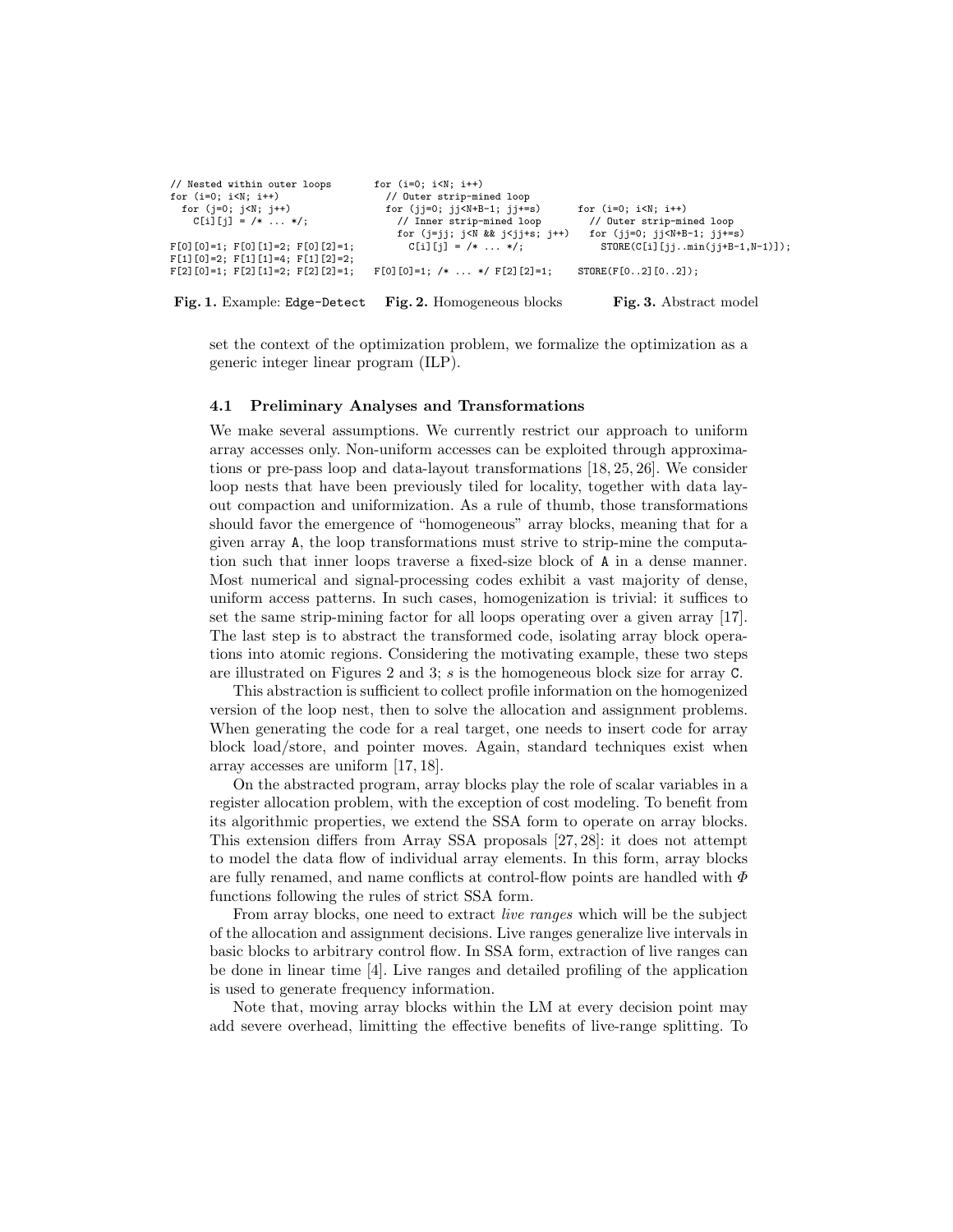avoid such penalties, we only move the base pointers to these blocks rather than moving the chunk of data. In fact, this low-cost solution may seem so appealing to the reader that she may wonder why it was not considered in state-of-the-art techniques. The main reason is of course that a decoupled allocation/assignment scheme is necessary to make sure that *all array block moves* induced by the assignment phase are associated with *offset reconciliation across different control*flow paths. When resorting to a unified allocation-and-assignment algorithm with live-range splitting [17], there is no such guarantee. Some moves are associated with real needs for array block displacement. Another reason is the increased pressure on the registers: we consider that a register spill is a lot cheaper than LM block-copying, and even if repeated register spills occur in an inner loop (which is very unlikely on RISC or VLIW processors), it will not be more expensive than an array block displacement; further experimental analysis and tradeoffs should be explored in the future.

Following Udayakumaran et al. [16], we extend every basic block with a final program point. This extra point will be used to capture any live range load or eviction at the end of the basic block, isolating the formalization of this decision from the reconciliation of the decisions associated with incoming/outgoing control-flow arcs. Thanks to this extra point, the only cross-basic-block equations will be reconciliation equations.

#### 4.2 Management Schemes

Once preliminary transformations have been applied, One must choose decision points. Live-range splitting can be implemented at different decision points depending on a customizable grain/aggressiveness. This tradeoff can be instantiated into three typical schemes:

- Scheme 1. One could make decisions at fine granularity points, where a point indicates an — abstract array block — instruction. This will exploit the array allocation and assignment at instruction granularity, providing a full latency minimization. However, modelling this scheme as an ILP may incur excessive complexity, due to the number of decision points.
- Scheme 2. The second approach is similar to the SSA-based register allocation approach, where one may only take allocation decisions at points where a live range becomes alive.
- Scheme 3. The third approach is to make an allocation decision per array block, without any splitting. This approach is called static in the context of LM management, and corresponds to the spill-everywhere register allocation problem. In this case, there are no program/decision points, leading to a much simpler optimization problem. However, the connection between MaxLive and colorability is lost, and the execution latency will be higher compared to the previous schemes.

Allocation. As mentioned earlier, variables in the ILP correspond to live-range splitting points where allocation decisions are taken and memory transfer instructions may be inserted. The result of the ILP model is for each decision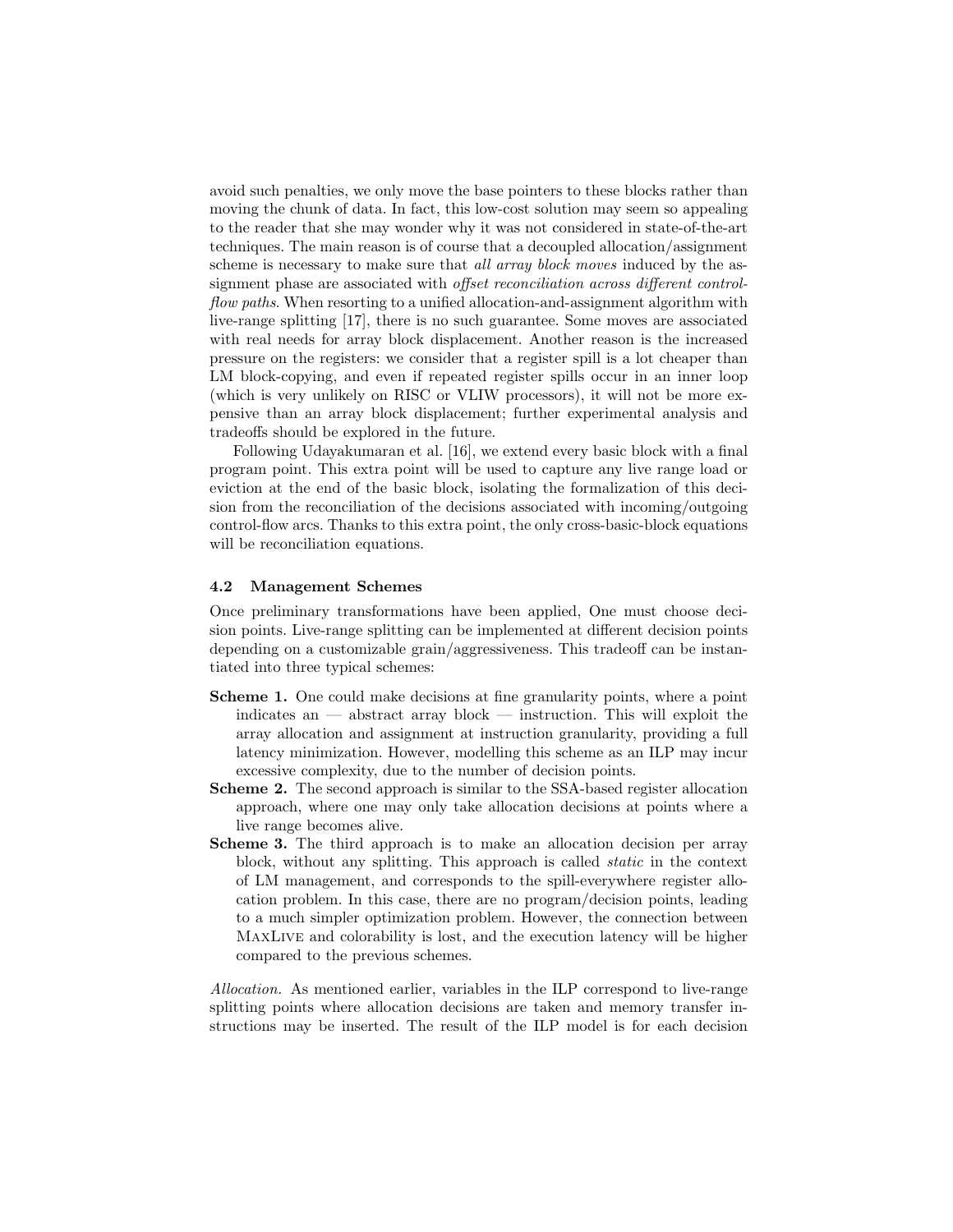point and according to the previous decision point: (i) live ranges remaining in the LM, (ii) live ranges evicted from the LM, (iii) live ranges loaded to the LM, (iv) live ranges kept in the MM.

Assignment. Due to fragmentation, colorability is not sufficient to guarantee allocation of consecutive array blocks. In practice, fragmentation-avoidance heuristics perform very well, even on rather constrained problems [17]. Therefore, a pragmatic approach consists in ignoring fragmentation in the allocation phase, and leads to a greedy approach like Belady's furthest first algorithm [5, 29]. Of course, when implementing Scheme 1, one must be careful to always assign the same offset to a given (LM-allocated) live range within a given basic block. Since live-range splitting at SSA definition points is sufficient to guarantee colorability, this restriction does not induce spurious spills.

## 5 Experimental Results

| Benchmark                         | <b>Brief</b>               |      | Suite Data | arrays     | Constant                                      | Latency |
|-----------------------------------|----------------------------|------|------------|------------|-----------------------------------------------|---------|
|                                   | description                |      | size       | $/b$ locks | $latency\_LM$                                 | 18      |
| Edge-Detect                       | Edge detection in an image | [20] | 196644     | 4/385      | $latency\_MM$                                 | 128     |
| $D - FFT$                         | 256-point complex FFT      | [20] | 2032       | 7/7        | $latency\_move(s_v)   8 + 2s_v$               |         |
| Bmcm                              | Water molecular dynamics   | [30] | 125240     | 10/310     | $latency\_spill(s_v)$   128 + 4s <sub>v</sub> |         |
| MxM                               | Matrix multiplication      | n.a. | 120000     | 3/300      | $ latency_{reload}(s_v) 128 + 4s_v $          |         |
| <b>Fig. 4.</b> Application codes. |                            |      |            |            | Fig. 5. Model parameters.                     |         |



Fig. 6. Experimental results for decoupled and integrated approaches.

Experiments on real hardware are out of the scope of this work. We aim at validating the fundamental hypotheses and the relevance of the decoupled approach for LM management. We consider matrix multiplication and three arrayintensive benchmarks from the UTDSP [20] and Perfect Club [30] suites. See Figure 4 and the model parameters in Figure 5. We use Scheme 2 for all experiments, a good tradeoff between expressiveness and complexity. Figure 6 shows the cost model results for each benchmark. The dark bar (left) refers to the cost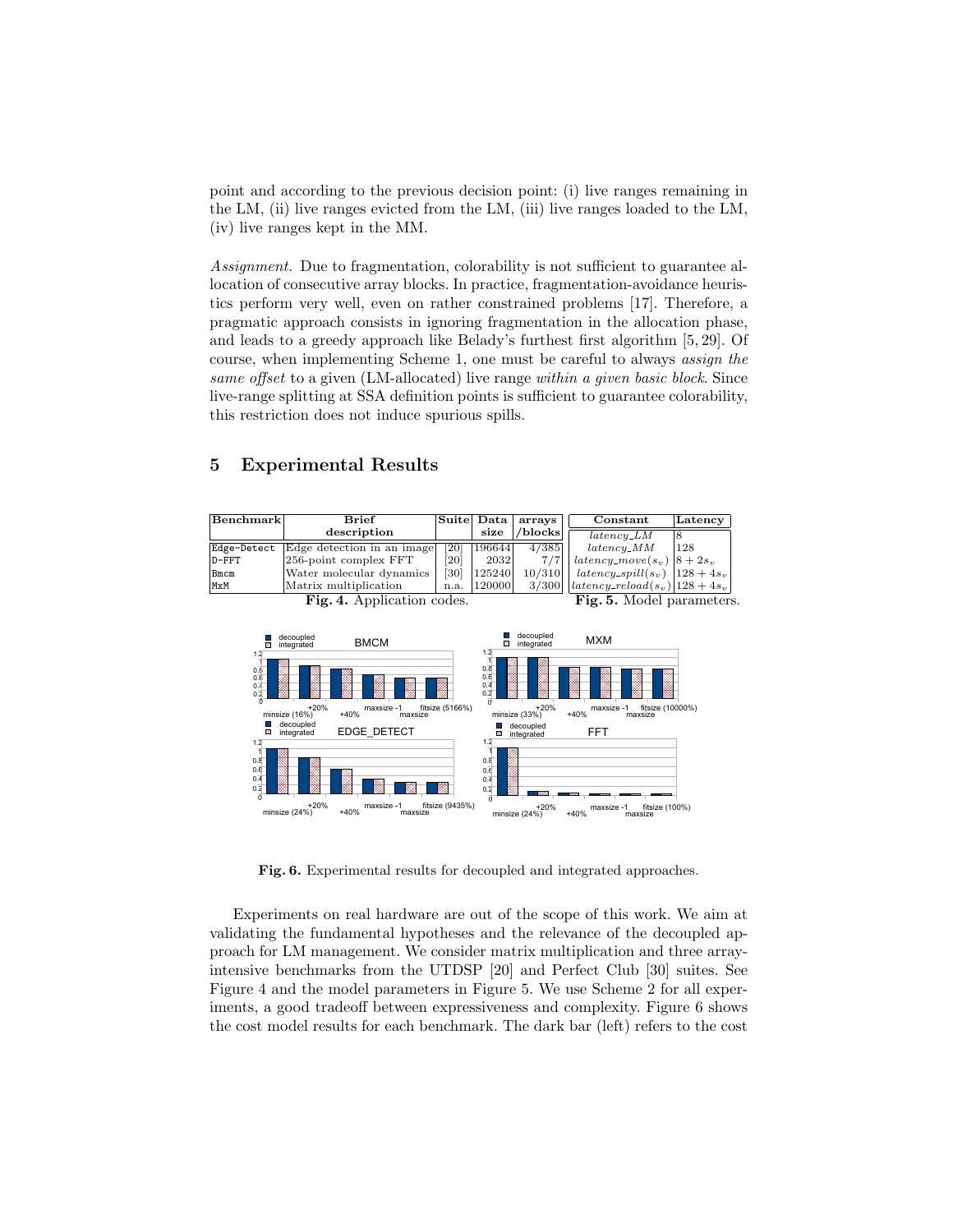achieved by the allocation phase alone, selecting which live ranges will reside in the LM at which point. The light bar (right) refers to the cost achieved by integrated allocation-assignment, a very complex and inflexible optimization taking offsets and fragmentation into account. The second bar can only be identical or higher than the first (more constraints are taken into account). We consider different LM sizes: minsize corresponds to the the biggest array block in the program; fitsize is the total size of all array blocks; maxsize is the maximum of the total size of array blocks simultaneously alive at any given point; and the minimal size plus  $20\%$  (resp.  $40\%$ ) of maxsize. We also state minsize and fitsize in percentage of maxsize. These results validate our two main insights:

- 1. The decoupled and integrated algorithms compute the same cost for all benchmarks and LM sizes. This confirms that decoupled management is as beneficial for LMs as it is for registers, in spite of the fragmentation issue.
- 2. For all benchmarks, the cost is optimal same as for  $\textit{fitsize}$  as soon as the LM size reaches maxsize, while the cost immediately increases for smaller LM sizes  $(maxsize-1)$ . This confirms that MAXLIVE is the relevant criterion.

### 6 Conclusion

The state-of-the-art in LM management ignores the tremendous advances in decoupled and SSA-based register allocation. We set up a new bridge between the two optimization problems. Our experiments validate the decoupling of the LM allocation and assignment stages: after an optimal allocation, we demonstrate a total absence of assignment-stage or fragmentation-induced spills.

Acknowledgements. This work was partly supported by the SARC FET FP6 and OMP IST FP7 european projects. We are also thankful to Fabrice Rastello and John Cavazos for tutoring us into the world of register allocation.

#### References

- 1. Fabri, J.: Automatic storage optimization. In: ACM Symp. on Compiler Construction. (1979) 83–91
- 2. Appel, A.W., George, L.: Optimal spilling for CISC machines with few registers. In: PLDI'01, Snowbird, Utah, USA (June 2001) 243–253
- 3. Bouchez, F., Darte, A., Guillon, C., Rastello, F.: Register allocation: What does the NP-completeness proof of Chaitin et al. really prove? In: WDDD'06, Boston, MA (2006)
- 4. Hack, S., Grund, D., Goos, G.: Register allocation for programs in SSA-form. In: CC'06. (2006) 247–262
- 5. Bouchez, F., Darte, A., Guillon, C., Rastello, F.: Register allocation: What does the NP-completeness proof of Chaitin et al. really prove? or revisiting register allocation: Why and how. In: LCPC'06. LNCS, New Orleans, Louisiana, Springer Verlag (2006)
- 6. Quint´ao Pereira, F.M., Palsberg, J.: Register allocation by puzzle solving. SIG-PLAN Not. 43(6) (2008) 216–226